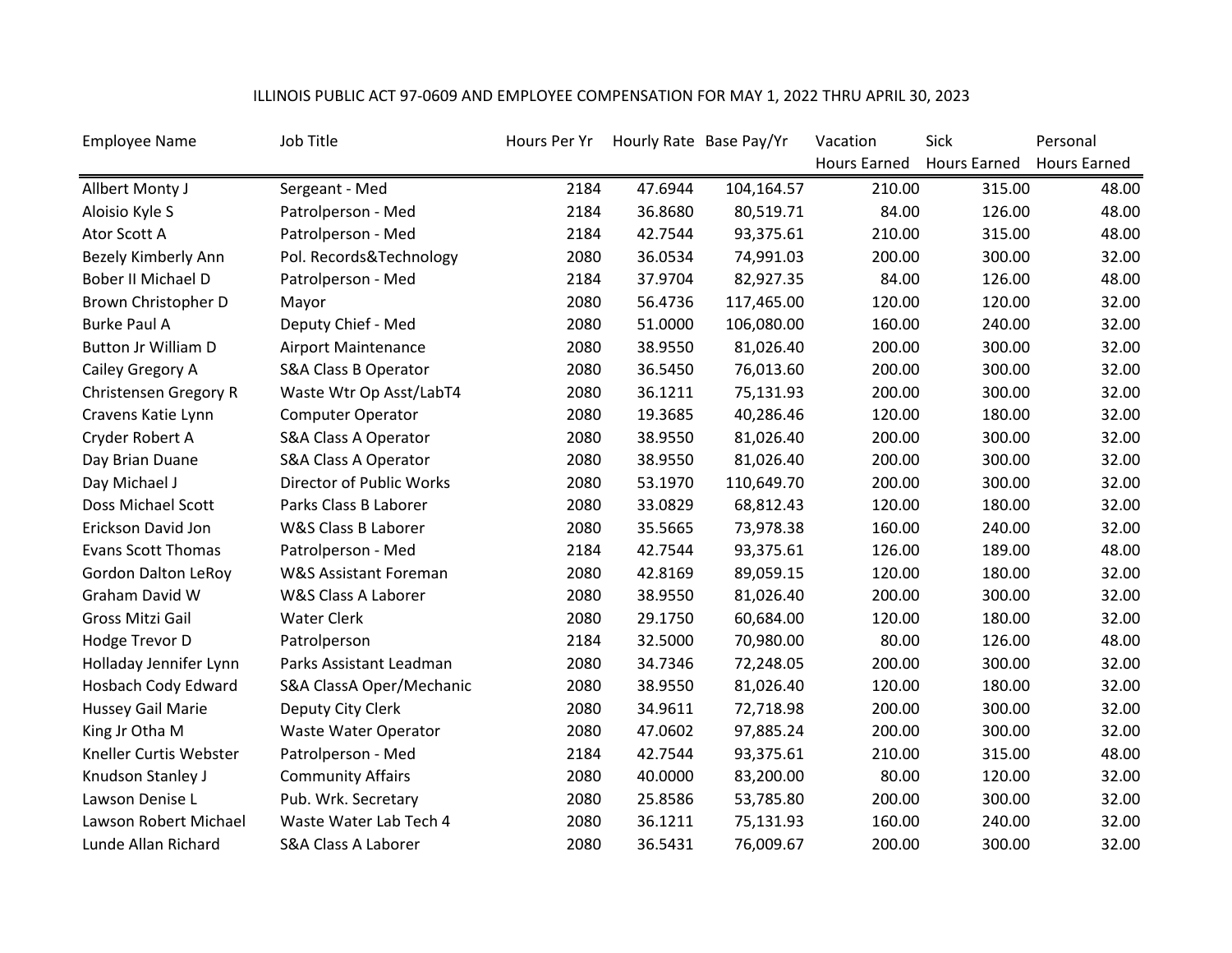| Lutz David Wayne               | Custodian                       | 2080 | 19.8990 | 41,389.92  | 120.00 | 180.00 | 32.00 |
|--------------------------------|---------------------------------|------|---------|------------|--------|--------|-------|
| Lynes Daria Jane               | <b>Deputy Treasurer</b>         | 2080 | 36.2977 | 75,499.13  | 200.00 | 300.00 | 32.00 |
| Markusic Sarah E               | Patrolperson - Med              | 2184 | 36.8680 | 80,519.71  | 84.00  | 126.00 | 48.00 |
| Martin Justin R                | Patrolperson - Med              | 2184 | 37.9704 | 82,927.35  | 126.00 | 126.00 | 48.00 |
| Martin William D               | Bldng & Zoning Officer          | 2080 | 44.8785 | 93,347.28  | 84.00  | 126.00 | 48.00 |
| Matteson Alec C                | <b>S&amp;A Class A Laborer</b>  | 2080 | 34.7346 | 72,248.05  | 80.00  | 80.00  | 32.00 |
| Maubach Kurt John              | <b>S&amp;A Class A Laborer</b>  | 2080 | 34.7346 | 72,248.05  | 120.00 | 180.00 | 32.00 |
| Mitchell Caleb W               | Patrolperson - Med              | 2184 | 37.9704 | 82,927.35  | 126.00 | 189.00 | 48.00 |
| Montanus Stephen P             | Waste Wtr. LabT Asst            | 2080 | 29.7433 | 61,865.98  | 120.00 | 180.00 | 32.00 |
| Moore Caleb J                  | <b>S&amp;A Class A Operator</b> | 2080 | 38.9550 | 81,026.40  | 200.00 | 300.00 | 32.00 |
| Moore Quintan A                | S&A Class A Laborer             | 2080 | 34.7346 | 72,248.05  | 80.00  | 80.00  | 32.00 |
| Newton Jr Charles E            | Sergeant - Med                  | 2184 | 47.6944 | 104,164.57 | 210.00 | 315.00 | 48.00 |
| Pampinella Nicholas G          | Patrolperson - Med              | 2184 | 36.8680 | 80,519.71  | 84.00  | 84.00  | 48.00 |
| Patarozzi Barbara L            | <b>Water Clerk</b>              | 2080 | 21.5152 | 44,751.64  | 120.00 | 180.00 | 32.00 |
| Peterson Jerry Lee             | Parks Leadman                   | 2080 | 35.6750 | 74,204.06  | 200.00 | 300.00 | 32.00 |
| Pfaff Douglas Albert           | Superintendent of Street        | 2080 | 47.9361 | 99,707.09  | 200.00 | 300.00 | 32.00 |
| Pierce Brent E                 | Waste Water Operator 1          | 2080 | 38.9550 | 81,026.40  | 200.00 | 300.00 | 32.00 |
| Price Casie L                  | Patrolperson                    | 2184 | 32.5000 | 70,980.00  | 80.00  | 126.00 | 48.00 |
| Puleo Anthony J                | Sergeant - Med                  | 2184 | 47.6944 | 104,164.57 | 210.00 | 315.00 | 48.00 |
| Reeder Jeff C                  | <b>Ordinance Enforcer</b>       | 2080 | 25.0895 | 52,186.12  | 200.00 | 300.00 | 32.00 |
| Sanchez Javier                 | Patrolperson                    | 2184 | 32.5000 | 70,980.00  | 80.00  | 126.00 | 48.00 |
| Schneidewend Anna M            | Patrolperson                    | 2184 | 32.5000 | 70,980.00  | 80.00  | 126.00 | 48.00 |
| <b>Schreiner Daniel Martin</b> | S&A ClassA Oper/Mechanic        | 2080 | 38.9550 | 81,026.40  | 200.00 | 300.00 | 32.00 |
| Seale Dustin Lee               | Patrolperson - Med              | 2184 | 42.7544 | 93,375.61  | 168.00 | 252.00 | 48.00 |
| Simms Sheri L                  | <b>Police Secretary</b>         | 2080 | 28.0847 | 58,416.13  | 160.00 | 240.00 | 32.00 |
| Siron Alan L.                  | W&S Foreman                     | 2080 | 47.9887 | 99,816.54  | 200.00 | 300.00 | 32.00 |
| Skelton Chad T                 | Deputy Chief - Med              | 2080 | 54.5168 | 113,394.94 | 200.00 | 300.00 | 32.00 |
| Smego Diana L                  | Mayor's Secretary               | 2080 | 33.9428 | 70,601.00  | 80.00  | 120.00 | 32.00 |
| Smego Sean S                   | W&S Class C Laborer             | 2080 | 34.7346 | 72,248.05  | 80.00  | 80.00  | 32.00 |
| Smith Jessica C                | Patrolperson - Med              | 2184 | 42.7544 | 93,375.61  | 210.00 | 315.00 | 48.00 |
| <b>Steffes Alicia Marie</b>    | Chief of Police                 | 2080 | 60.8240 | 126,513.92 | 200.00 | 300.00 | 32.00 |
| Stroh Tyler R                  | W&S Class C Laborer             | 2080 | 34.7346 | 72,248.05  | 120.00 | 120.00 | 32.00 |
| Ties Ryan R                    | Patrolperson - Med              | 2184 | 36.8680 | 80,519.71  | 84.00  | 126.00 | 48.00 |
| Vanderploeg Mark Jeffrey       | Patrolperson - Med              | 2184 | 42.7544 | 93,375.61  | 126.00 | 189.00 | 48.00 |